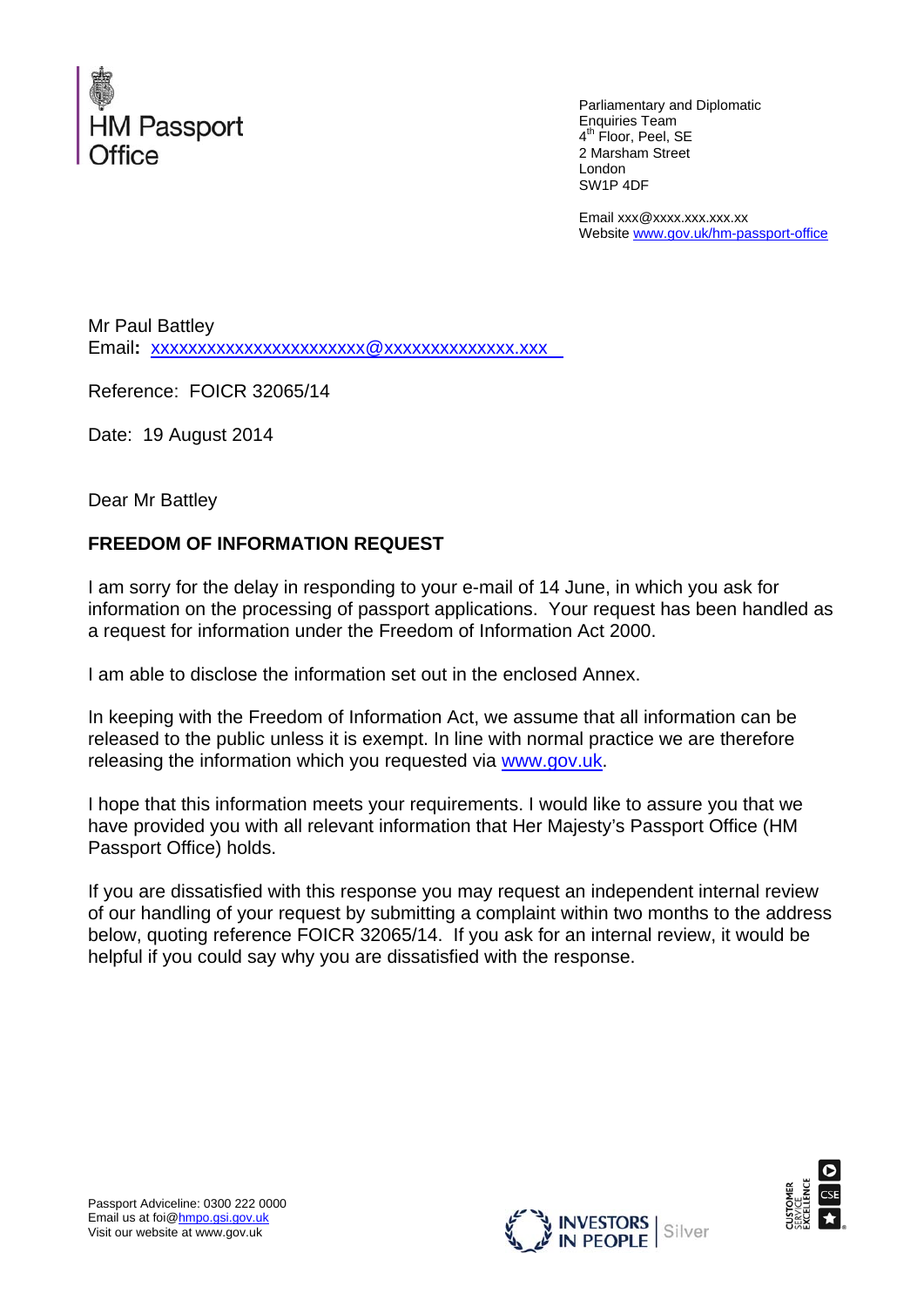Information Access Team Home Office Ground Floor, Seacole Building 2 Marsham Street London SW1P 4DF e-mail: FOIRequests@homeoffice.gsi.gov.uk

As part of any internal review the Department's handling of your information request will be reassessed by staff who were not involved in providing you with this response. If you remain dissatisfied after this internal review, you would have a right of complaint to the Information Commissioner as established by section 50 of the Freedom of Information Act.

Yours sincerely

**H Reid Parliamentary and Diplomatic Enquiries Team** 



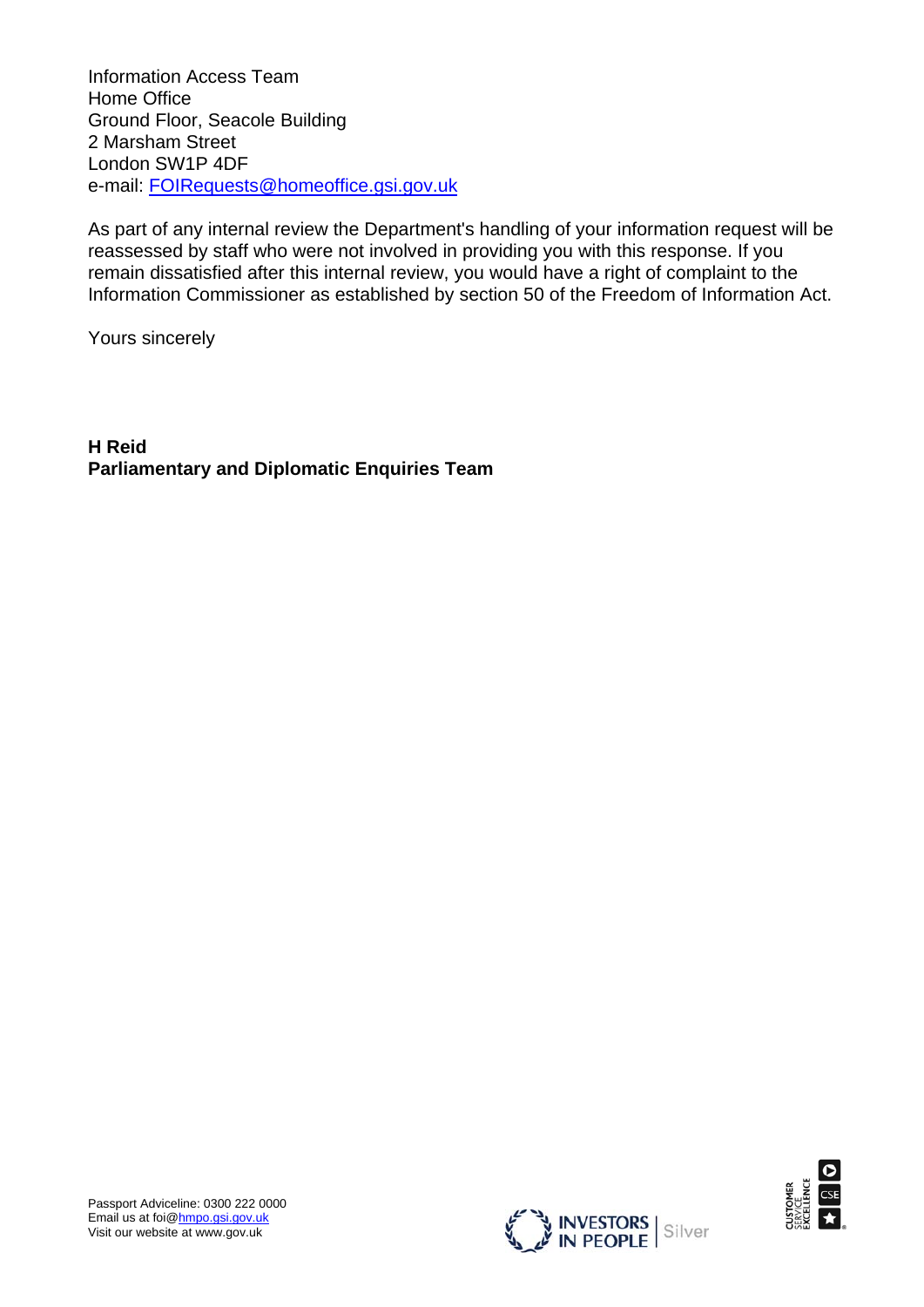# **Freedom of Information request from Mr Paul Battley (reference 32065/14)**

## **Your information request and HM Passport Office responses are set out below**

## **1. Any documentation that sets out the basis in law for the requirement that foreign passports be submitted;**

The British passport is issued in accordance with the Royal Prerogative, which is laid before Parliament from time to time. This written ministerial statement was laid in the House of Commons on 25 April 2013 by the Home Secretary and in the House of Lords by Lord Taylor of Holbeach -https://www.gov.uk/government/speeches/the-issuingwithdrawal-or-refusal-of-passports.

The Royal Prerogative provides that "Passports are issued when the Home Secretary is satisfied as to: (i) the identity of an applicant; and (ii) the British nationality of applicants, in accordance with relevant nationality legislation; and (iii) there being no other reasons (as set out below) for refusing a passport. IPS may make any checks necessary to ensure that the applicant is entitled to a British passport".

The requirement to submit an uncancelled passports relates to any uncancelled passport, British or otherwise. The document is required to support identity and nationality checks. It is also required to ensure that any British passport issued is compatible with the biographical and photographic details contained in an existing passport.

#### **2. The relevant sections of staff manuals regarding the processing of foreign passports as part of a renewal application, including**

Information relating to the handling of foreign passports can be found on the following link : https://www.gov.uk/government/uploads/system/uploads/attachment\_data/file/118576/forei gn-documents.pdf

#### **3. Staff guidance on the issuing of passports where foreign passports have been noted in the application form but have not been submitted, and**

The attached link provides staff guidance on the handling of applications where required supporting documentation has not been provided: https://www.gov.uk/government/uploads/system/uploads/attachment\_data/file/118558/refu sing-passport-facilities.pdf

## **4. Staff guidance on the issuing of passports where the applicant has neglected to inform HMPO about their foreign passports.**

Guidance is not issued to cover situations were staff are not aware of information not supplied to them.